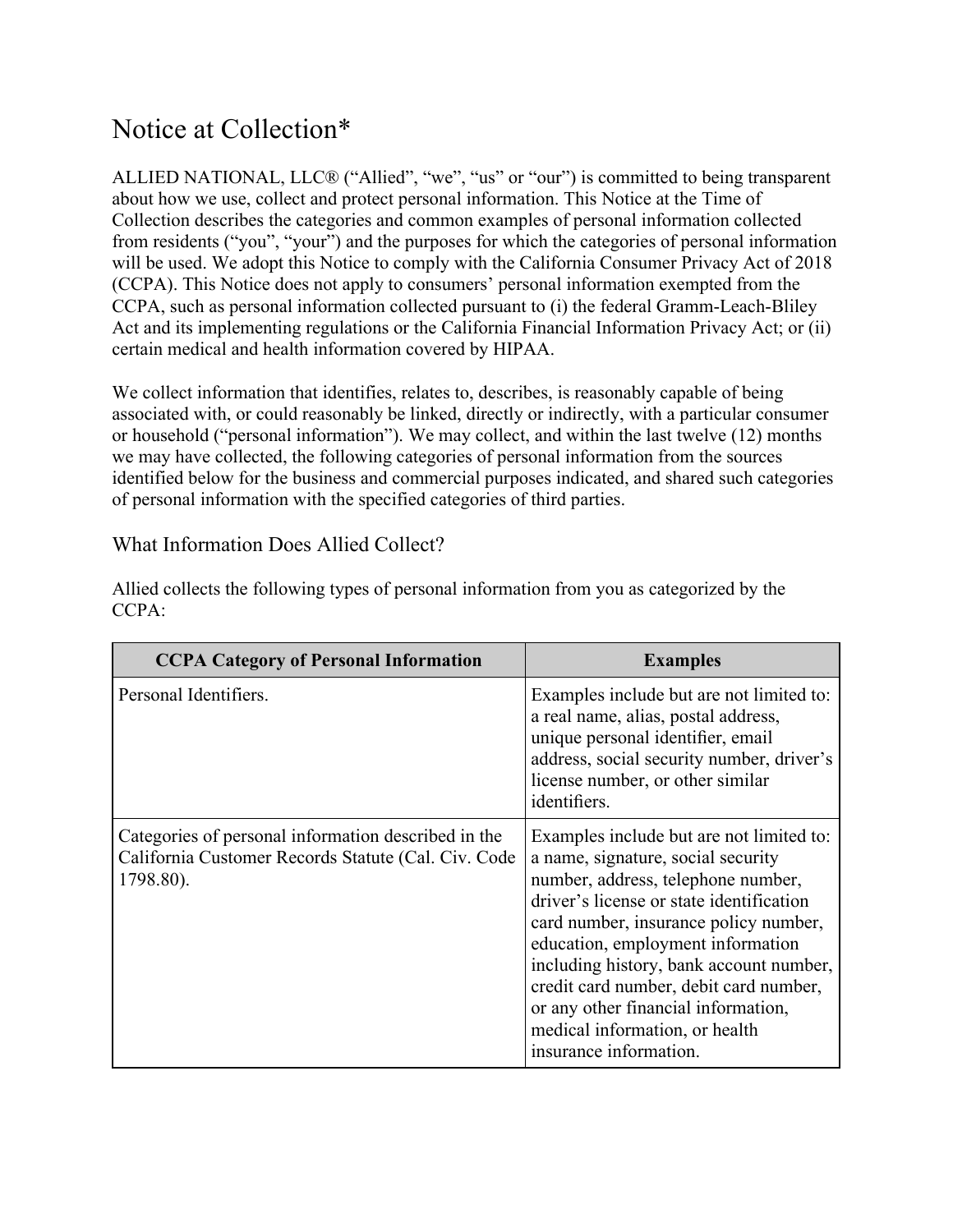| <b>CCPA Category of Personal Information</b>                             | <b>Examples</b>                                                                                                                                                                                     |
|--------------------------------------------------------------------------|-----------------------------------------------------------------------------------------------------------------------------------------------------------------------------------------------------|
| Internet or other electronic network activity<br>information             | Examples include but are not limited to:<br>browsing history, search history, and<br>information regarding a consumer's<br>interaction with an Internet Web site,<br>application, or advertisement. |
| Characteristics of protected classes under California<br>or federal law. | Examples include but are not limited to:<br>age, gender, pregnancy, citizenship,<br>familial status, medical condition,<br>physical or mental disability, veteran or<br>military status.            |
| <b>Sensory Data</b>                                                      | Examples include but are not limited to:<br>voice recordings of telephone calls with<br>us, audio, voice, electronic, or similar<br>information.                                                    |

# Business Purposes for which the Categories of Personal Information is Used

We may use your personal information for performance of our services, and for other purposes as permitted by law. Some examples include:

- Marketing and providing insurance to California residents;<br>Determining your eligibility for a quote:
- Determining your eligibility for a quote;
- Calculating your premium;
- Administering claims;<br>• Answering questions a
- Answering questions and providing notifications;
- Supporting day-to-day business operations and insurance related functions;<br>■ Detecting security incidents, protecting against fraudulent or illegal activity
- Detecting security incidents, protecting against fraudulent or illegal activity, and to comply with regulatory and law enforcement authorities;
- **Confirming your identity and servicing your policy;**
- Providing customer and technical support;
- Enhancing your customer experience and improving our products and services;<br>■ Creating maintaining customizing and securing accounts;
- Creating, maintaining, customizing and securing accounts;<br>■ Indertaking internal research for technological developme
- Undertaking internal research for technological development;<br>■ Developing and offering new products and services:
- Developing and offering new products and services;<br>■ Marketing products and services with strategic parti
- Marketing products and services with strategic partners;
- Exercising and defending our legal rights and positions;
- Managing risk and securing our systems, assets, infrastructure, and premises;<br>Responding to law enforcement requests and as required by applicable law. co
- Responding to law enforcement requests and as required by applicable law, court order, or governmental regulations;
- To fulfill Allied's contractual obligations;
- To help ensure the safety and security of Allied's staff, assets, and resources, which may include, but is not limited to, physical and virtual access controls and access rights management; supervisory controls and other monitoring and reviews, as allowed by law; and emergency and business continuity management; and
- As otherwise required by federal or state law.

We will not collect additional categories of personal information or use the personal information we collected for materially different, unrelated or incompatible purposes without providing you notice.